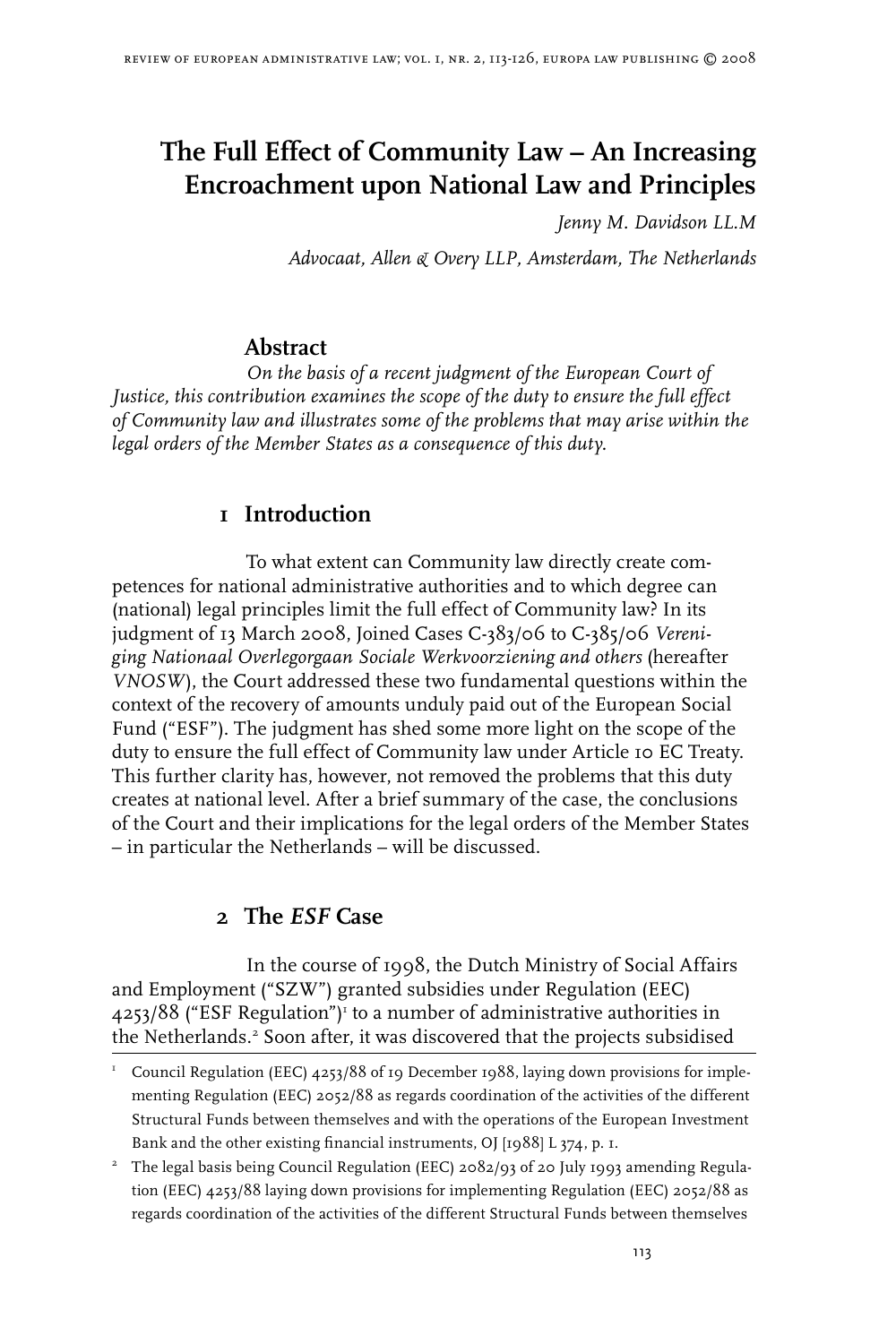by the grants and the way they were carried out, were in conflict with the purpose and administrative requirements of the ESF Regulation. By decision of 12 March 2002 the European Commission accordingly reduced the assistance granted from the European Social Fund to the Netherlands on grounds that Article 23 of the ESF Regulation had been infringed.3

Although this decision was initially contested by the Dutch government,<sup>4</sup> between 2000 and 2003 SZW withdrew many of the original subsidy decisions, reset most grants at  $\epsilon$ o,- and, on the basis of provisions of the Dutch General Administrative Law Act ("GALA"), recovered the amounts paid. The recipients of the subsidies – mostly lower administrative authorities such as municipalities or independent authorities – protested this recuperation by appealing the 'recovery decisions' with SZW and later before the competent national administrative judges. Although most cases were eventually settled, three cases made it to the Dutch Council of State, who referred questions to the ECI.<sup>5</sup>

The questions concerned two main issues. Firstly, the application of Community law in relation to Articles 10 and 249 EC Treaty. In particular the Council of State wished to know whether – and if so, on what basis – a Member State, or one of its administrative authorities, can derive a power directly – that is to say, without basis in national law – from a Regulation; and whether a Member State has any discretion in deciding whether to exercise such a power.<sup>6</sup> Secondly, the questions related to the application of legal principles, such as the protection of legitimate expectations and legal certainty.7 Could, for example, the limiting effect of national legal principles on the effectiveness of Community law be more far-reaching than that of the general principles of Community law? A few additional questions addressed the relevance of the recipient being a public law person, the responsibility of the Member State attributing the grant for the failure to meet the subsidy obligations and the fact that the grant had already been repaid to the Community.8

- 3 Commission Decision C(2002) 970 of 12 March 2002
- 4 Case C-193/02 *Netherlands/Commission,* (removed from the register on 4 March 2003, after settlement).
- 5 Joined Cases C-383/06 to C-385/06 *VNOSW*.
- $6$  Questions 1a, 1b and 2 in Cases C-383/06, C-384/06 and C-385/06; Question 7 in Case C-383/06.
- 7 Question 3 in Cases C-383/06, C-384/06 and C-385/06; Question 4a in Case C-383/06 (concerning the principles arising from Article 4:57(1) GALA) and Question 4 in Cases C-384/06 and C-385/06 (concerning the principles arising from Article4:49(1) GALA).
- $8$  Question 4b in Case C-383/06; Question 5 in Cases C-384/06 and C-385/06; Question 6 in Case C-383/06.

and with the operations of the European Investment Bank and the other existing financial instruments OJ [1993] L 193, p. 20 in combination with a national ESF Regulation: *Regeling Europees Sociaal Fonds* (CBA nr. 1994/187).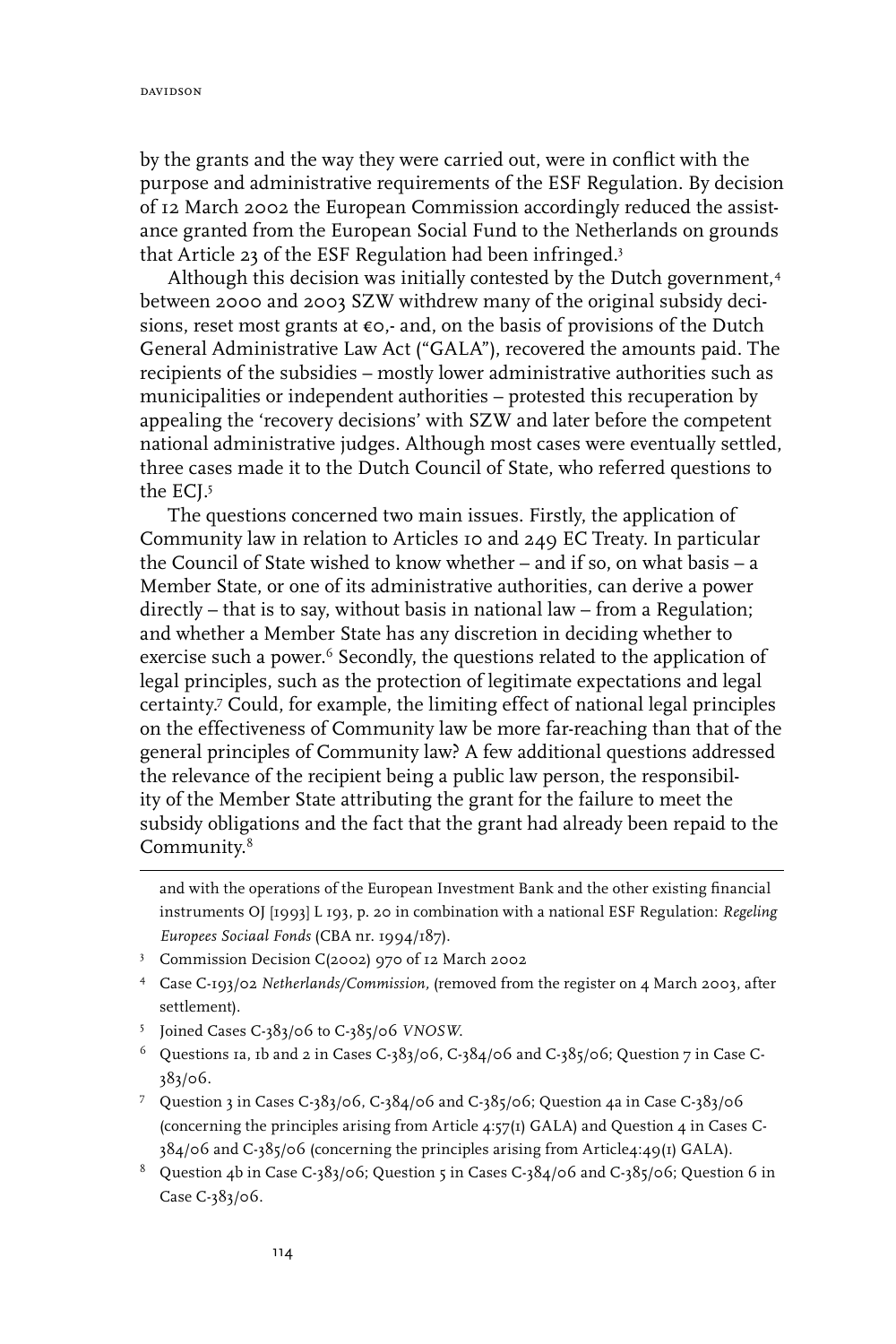#### **3 The Creation of Competence**

With respect to this first topic, the Court takes a bold, yet case-oriented position. It first determines, with reference to the direct applicability of Community regulations as laid down in Article 249 EC Treaty, that Article 23(1) of the ESF Regulation requires Member States to take the necessary measures to recover any amounts lost as a result of an irregularity or negligence.9 Considering that any discretion in this matter would be inconsistent with the duty itself,<sup>10</sup> the Court then concludes that Article 23 of the ESF Regulation in fact requires Member States to recover, without there being any need for authority to do so under national law.<sup>11</sup> In other words, this means that where Community law contains a mandatory obligation for Member States to take action, national (in)competence cannot prevent this duty from being fulfilled. The full effect of Community law prevails over national rules of competence. How does this assertion stand in relation to previous case law?

The case law on direct effect has shown two diverging approaches up to now. In certain judgments, referred to as the *Rewe/Comet*-type case law, the affirmation of the duty to ensure full effect is accompanied by a reference to the boundaries that national law may impose. According to this line of case law, the obligation under Article 10 EC Treaty must be exercised 'within the limits' of a national court's jurisdiction and 'within the sphere' of an administrative authority's competence.<sup>12</sup> In other judgments, referred to as *Simmenthal*-type case law, the principle of full effect is considered to require that every national provision precluding the full effect of Community law, including procedural law, must remain unapplied. This last type of judgment forms an expression of the 'structural supremacy' of Community law.13

In the *ESF* judgment, the Court has clearly followed the line of the *Simmenthal*-type case law. However, in stead of a passive requirement to leave national conflicting law unapplied, the Court has stipulated an active requirement for Member States to perform their (undiscretionary) duties under Community law, regardless of national (in)competence. The reasoning

<sup>9</sup> Joined Cases C-383/06 to C-385/06 *VNOSW*, paras. 35-37, with reference to Case C-271/01 *Coppi* [2004] ECR I-1029, para. 40)

<sup>&</sup>lt;sup>10</sup> Joined Cases C-383/06 to C-385/06 *VNOSW*, para. 38, with reference (by analogy) to Joined Cases 205/82 to 215/82 *Deutsche Milchkontor and Others* [1983] ECR 2633, para. 22.

<sup>&</sup>lt;sup>11</sup> Joined Cases C-383/06 to C-385/06 *VNOSW*, para. 40.

<sup>&</sup>lt;sup>12</sup> See for courts: Case 106/77 Amministrazione delle finanze dello Stato/Simmenthal [1978] ECR 629, para. 24; and for administrative authorities: Case 8/88 *Germany/Commission* [1990] ECR I-2321, para. 13; Case C-453/00 *Kühne & Heitz* [2004] ECR I-837, paras. 20-22; Case C-201/02 *Wells* [2004] ECR I-723, para. 64; Case C-206/03 *SmithKline Beecham* [2005] ECR I-415, para. 57.

<sup>&</sup>lt;sup>13</sup> B. de Witte, 'Direct Effect, Supremacy, and the Nature of the Legal Order', in: P. Craig, G de Búrca, *The Evolution of EU Law*, edition, Oxford 1999, p. 191.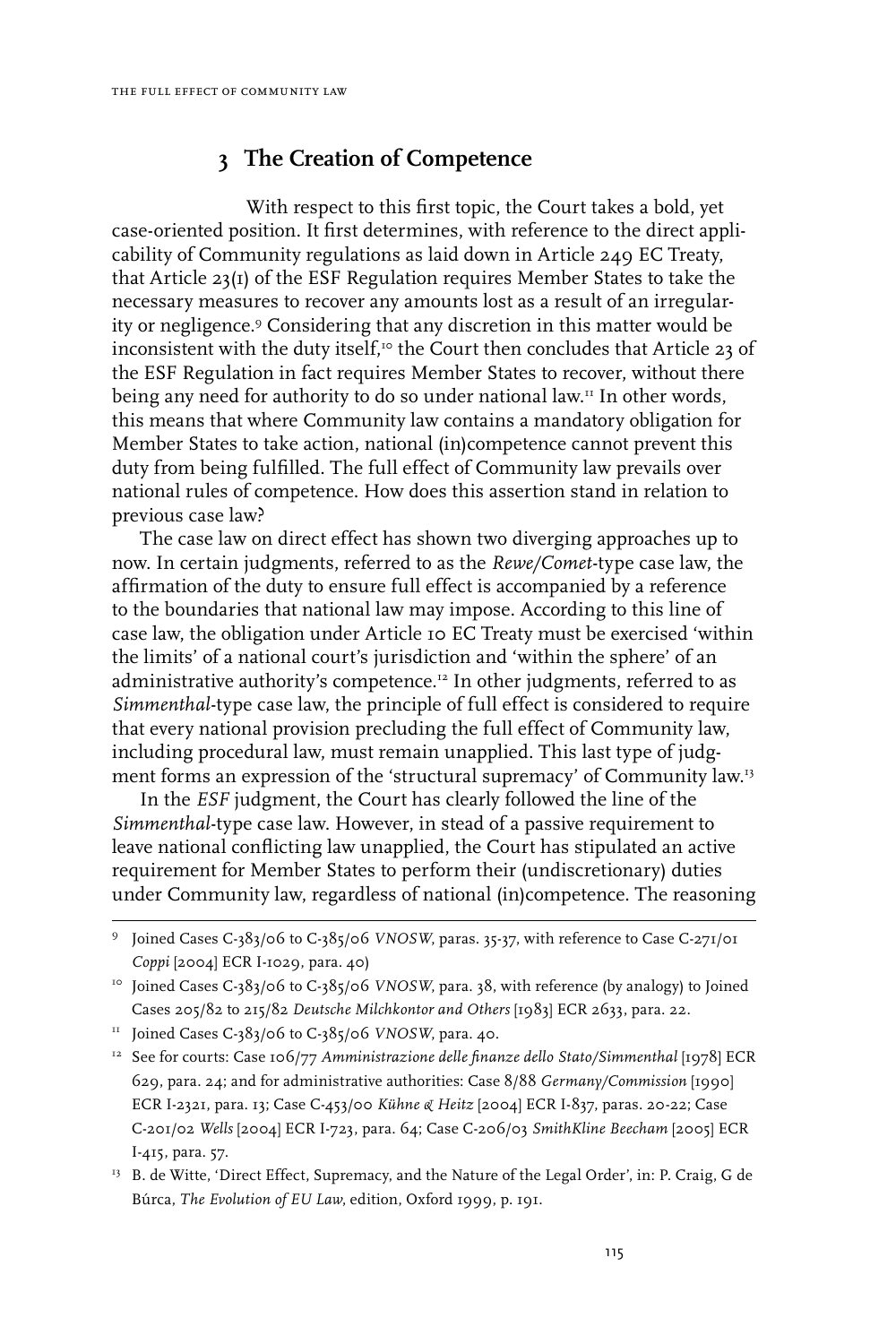that the Court follows to reach its conclusion also differs from the approach taken in previous cases. Whereas direct application is usually based upon the principle of loyal cooperation laid down in Article 10 EC Treaty, the Court now suffices by referring to Article 249 EC Treaty and the relevant provision of the ESF Regulation. Reference to relevant case law on direct effect is also missing.

This total absence of any reference to Article 10 EC Treaty is both peculiar and puzzling. Should we conclude that the principle to ensure the full effect of Community law is embedded into the Community legal order to such an extent that loyal cooperation is an intrinsic characteristic of Community law, without there being a need for Article 10?

Apart from this peculiarity, there is another, more important, aspect of the judgment to be remarked upon. The Court's conclusion only partly answers the questions posed by the Dutch Council of State. Although it is established that national competence is not necessary for Member States to give effect to Community law, it is not explicitly mentioned whether this obligation to apply Community law also *creates a competence* for the administrative authority in question. With respect to this question the Court's judgment leaves room for interpretation.

Under a broad interpretation of the judgment, one could reason that the Court, by requiring the exercise of a Community power without competence under national law, implicitly presupposes that Community law has a capacity to attribute competences directly to national authorities. After all: if an authority is obliged to apply, it is assumed to have such competence; and if national incompetence does not relieve the authority of the duty to apply, it must have been attributed the power to do so by Community law.14 This would imply that competences of national authorities can exist on the basis of Community law alone, without any form of attribution at national level.

In a more general sense this fundamental interpretation of the judgment would entail a confirmation of the structural supremacy of Community law over national institutional law. Normally, the principle of national institutional autonomy should provide Member States with the freedom to determine how to give effect to Community law – including the liberty to attribute competence at national level. However, the *ESF* judgment suggests that when such provisions of national institutional law prevent Community law from being ensured, they must give way to the application of Community law. In this context one could therefore speak of a principle of *conditional* institutional autonomy, which only holds as long as Community law can be given full effect.

Such a reading would constitute a novella in view of preceding case law on direct effect. Indeed, the Court has previously stated that the observance and full effect of Community law must be ensured, if necessary by directly

<sup>14</sup> In his conclusion of 6 May 2008 in Case C-455/06, *Heemskerk and Schaap*, the A-G Bot implicitly appears to assume this position.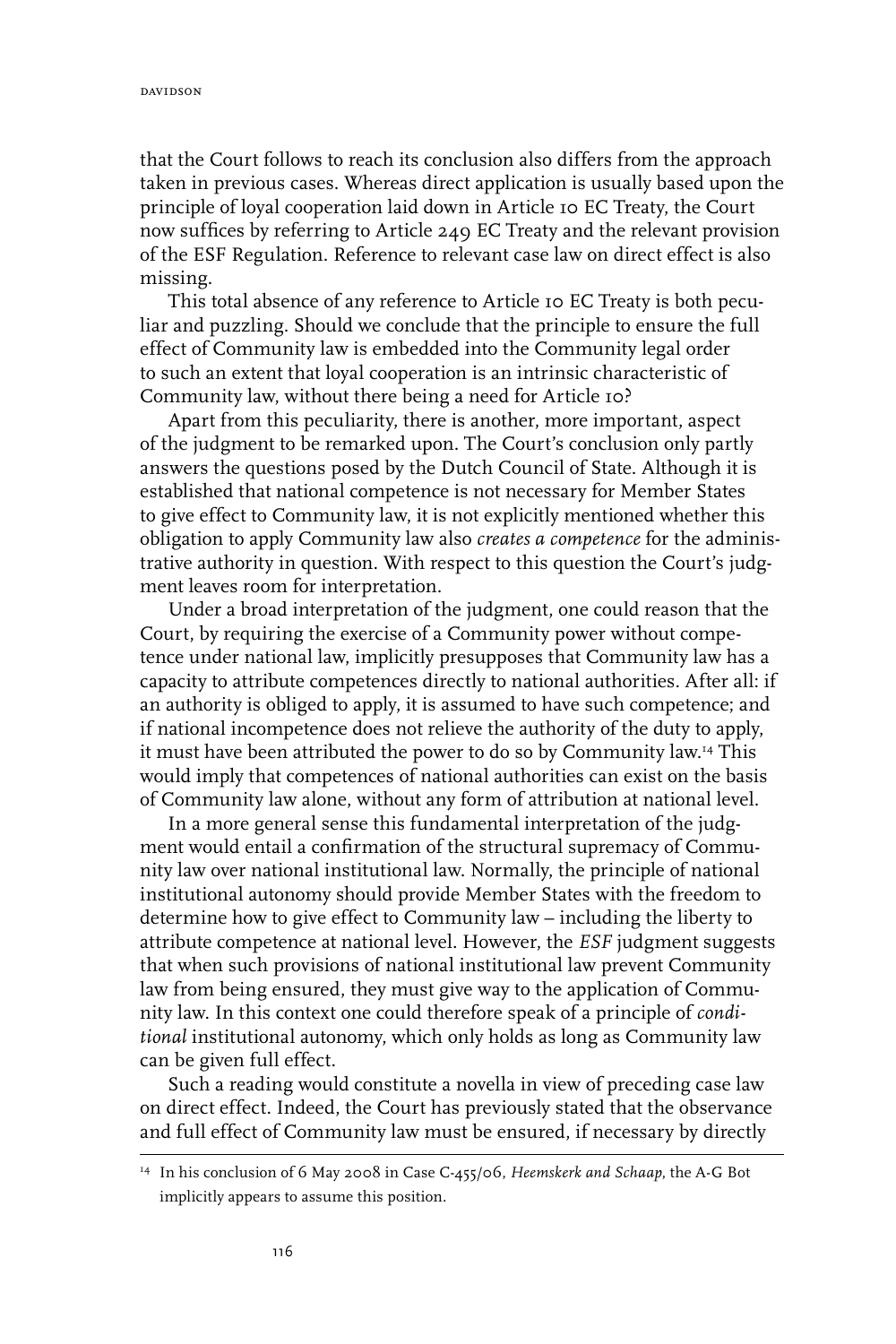applying the Community law provisions.<sup>15</sup> However, never before has the Court explicitly mentioned that the competence to do so can be directly derived from Community law without national competence being necessary. To do so would form a clear break with the previous *Milchkontor* case law, which presumes that the effectuation of Community law is governed by national law.16 Not to mention the fact that there would be far-going consequences for the constitutions of the Member States.

That the Court intended for such a break with consistent case law, with great significance for the legal orders of the Member States, seems unlikely. Several factors indicate that a more restrictive interpretation is called for.<sup>17</sup> Firstly, the case was treated by a small chamber, without a conclusion of an advocate-general. Secondly the answer of the Court is brief (merely six short paragraphs) and hardly motivated. One would expect an important change of direction in the case law of the Court to be taken more seriously and to be the result of rather more deliberation. The focus upon the direct applicability of Regulations in Article 249 and the specific duty to recover laid down in Article 23 of the ESF Regulation implies that this judgment is to be interpreted in a less fundamental manner.

This view is supported by the Court's choice of formulation in paragraph 40 of the judgment. In stead of establishing that Community law has a general capacity to create competences for national authorities, the Court considers the effect of only the duty to recover under Article 23 of the ESF Regulation. Also in view of the paragraphs preceding this conclusion, which examine in detail the responsibilities of the Member States with regard to the use of Structural Funds such as the ESF, a limited reading of the judgment seems appropriate. However, as this paper will show, the outcome of this judgment, even with such a restrictive interpretation, will have a large impact on the legal orders of the Member States, at least in The Netherlands.

#### **4 The Role of (National) Legal Principles**

With respect to this second topic, the Court takes a similar Community law-centric, yet case-specific approach, based primarily on the principle that the application of national law may not hinder the application or the effectiveness of Community law.18 According to the Court this prin-

<sup>&</sup>lt;sup>15</sup> See for example: Case 103/88 *Fratelli Costanzo/Comune di Milano* [1989] ECR 1839, para. 32-33 and Case C-224/97 *Ciola* [1999] ECR I-2517, para. 30.

<sup>16</sup> Joined Cases 205/82 to 215/82 *Deutsche Milchkontor and Others* [1983] ECR 2633.

<sup>&</sup>lt;sup>17</sup> See also: M.J. Jacobs, W. den Ouden and N. Verheij, 'Bezint eer ge begint! Spraakmakende hofjurisprudentie over Europese subsidies', in: *Nederlands Tijdschrift voor Bestuursrecht* 2008, p. 162.

 $18$  According to the Court, the application of national law must also be non-discriminatory (there must be the same degree of care and criteria for both national and Community law),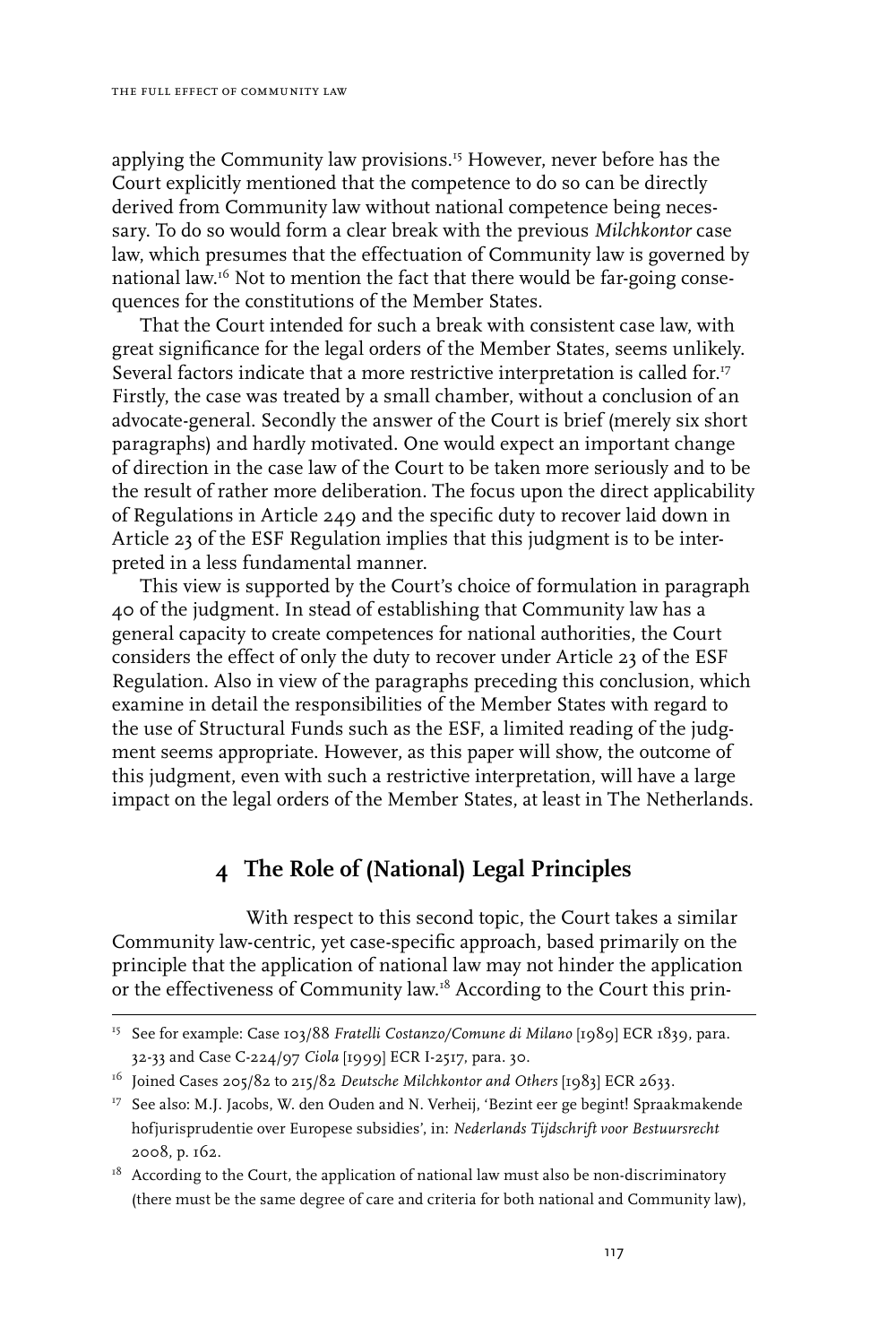ciple entails, firstly, that the national court in the main proceedings must, when it has before it an application to recover, implement the obligation of Article 23 of the ESF Regulation and, if need be, set aside or interpret a rule of national law which would prevent recovery, such as the GALA.19 Secondly, it requires that the application of the GALA, which provides national administrative authorities with a discretionary power to recover sums unduly paid and allows the protection of legitimate expectations, must take the interests of the Community into consideration.20

The Court states that national law may, in principle, take into account the principles of legality, protection of legitimate expectations and legal certainty. However, only *so far as* they form part of the Community legal order and their application does not conflict with the full effect of Community law.21 These Community legal principles are to be interpreted restrictively. Since the system of subsidies in the Community is based on compliance by the recipient with the conditions for the financial assistance, non compliance or a manifest infringement of such conditions by the recipient means they can no longer rely on the principles of protection of legitimate expectations & acquired rights.<sup>22</sup>

which means that national courts may have to refrain from applying, or interpret conflicting national rules. Joined Cases C-383/06 to C-385/06 *VNOSW*, paras. 48-50, with reference to Joined Cases 205/82 to 215/82 *Deutsche Milchkontor and Others* [1983] ECR 2633, paras. 21-23; Case C-443/03 *Leffler* [2005] ECR I-9611, para. 51 and Case C-158/06 *ROMprojecten* [2007] ECR I-5103, para. 23.

- <sup>20</sup> Joined Cases C-383/06 to C-385/06 *VNOSW*, para. 55, with reference to Joined Cases 205/82 to 215/82 *Deutsche Milchkontor and Others* [1983] ECR 2633, para. 32; Joined Cases C-80/99 to C-82/99 *Flemmer and others*[2001] ECR I-7211, para. 61; and Case C-336/00 *Huber* [2002] ECR I-7699, para 57.
- $^{\rm 21}$  The Court refers to its case law in relation to the withdrawal of administrative measures and the recovery of sums wrongly paid by public authorities. Joined Cases C-383/06 to C-385/06 *VNOSW*, paras. 52-53, with reference to Joined Cases 205/82 to 215/82 *Deutsche Milchkontor and Others* [1983] ECR 2633, para. 30; Joined Cases C-80/99 to C-82/99 *Flemmer and Others* [2001] ECR I-7211, para. 60; Case C-336/00 *Huber* [2002] ECR I-7699, para. 56; and Case C-158/06 *ROM-projecten* [2007] ECR I-5103, para. 24. It also reminds that where it concerns rules liable to have financial consequences, these principles must be observed all the more strictly. Joined Cases C-383/06 to C-385/06 *VNOSW*, para. 52, with reference to Case C-94/05 *Emsland-Stärke* [2006] ECR I-2619, para. 43; Case C-248/04 *Koninklijke Coöperatie Cosun* [2006] ECR I-10211, para. 79; and Case C-158/06 *ROMprojecten* [2007] ECR I-5103, para. 26.
- <sup>22</sup> Para. 56, with reference to Case T-142/97 *Branco/Commission* [1998] ECR II-3567 paras. 97 and 105 (an appeal was dismissed by the order in Case C-453/98 P *Branco/Commission* [1999] ECR I-8037), and Case T-182/96 *Partex/Commission* [1999] ECR II-2673, para. 190 (an appeal was dismissed by the order of 8 March 2001 in Case C-465/99 P, not published in the ECR) and case 67/84 *Sideradria/Commission* [1985] ECR 3983, para. 21.

<sup>19</sup> Joined Cases C-383/06 to C-385/06 *VNOSW*, para. 51.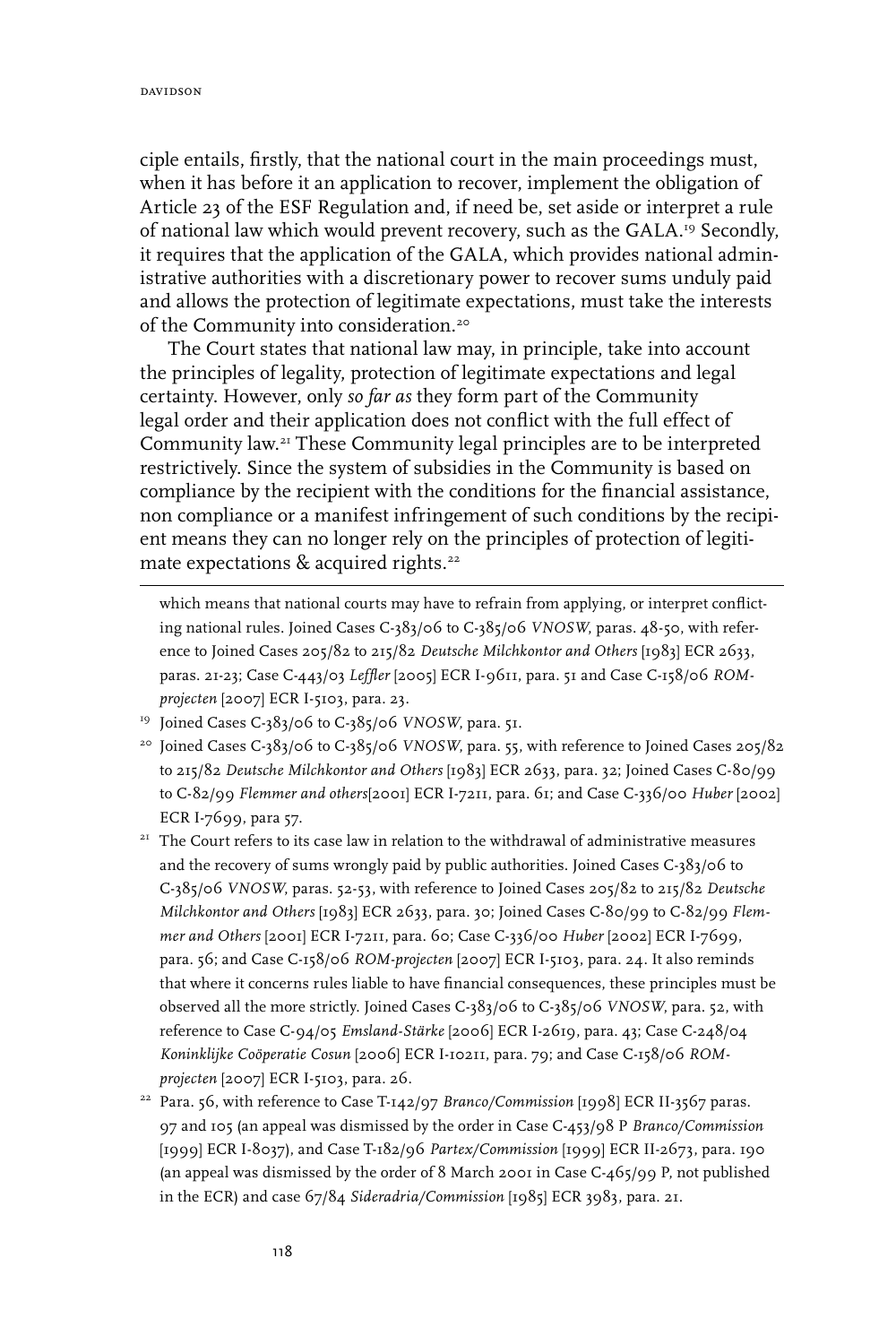The Court then leaves it for the national judge to asses whether – having regard to the conduct of both the recipient and the administrative authority – the principles of legal certainty and the protection of legitimate expectations, as they are understood in Community law, may legitimately be relied on as a defence against claims for repayment.<sup>23</sup> The fact that the recipient of the funds is a public-law person is irrelevant to the responsibility of Member States to recover under the ESF Regulation.<sup>24</sup> Moreover, the fact that the Community was repaid by the Member State does not, as such, dispense the latter from the obligation to recover such amounts.<sup>25</sup>

The Court's response confirms its observation in earlier cases such as *Stichting ROM-projecten*,<sup>26</sup> that only aspects of national procedural law that coincide with general principles of Community law are protected under the principle of procedural autonomy and may therefore limit the full effect of Community law.27 This conditional validity of national principles, under the 'umbrella' of Community law principles, is in fact merely another expression of the principle that the application of national law may not hinder the application or the effectiveness of Community law. Only Community law principles, as an integral part of Community law, form a legitimate incursion upon the effect of other provisions of Community law.

More renewing is the interpretation of the *scope* of these Community principles. Given the narrow reading of the Court, these may well provide less protection for individuals than the national principles do. In the earlier cases of *Oelmühle* and *Huber*, the Court had emphasised the requirement that individuals must be in good faith in order to appeal to the principle of legal certainty.28 In confirmation and expansion of these cases, the Court now adds that a recipient's failure to comply with the conditions of a grant can relatively easily lead to an invalidation of the right to rely upon the principles.29 In light of this, the Court's stipulation that national legal principles can only be applied in so far as they coincide with the (more limited)

- 28 Case C-298/96 *Oelmühle Hamburg and Schmidt Söhne/Bundesanstalt für Landwirtschaft und Ernährung* [1998] ECR I-4767, para. 29 & Case C-336/00 *Huber* [2002] ECR I-7699.
- <sup>29</sup> Every fact that does not comply with the conditions for the grant is considered an irregularity, so that a failure to fulfil the criteria is easily assumed. See: A.J.C. de Moor-van Vugt, 'Effectieve doorwerking van het gemeenschapsrecht in het kader van de rechtmatige besteding van EG-gelden', in: T. Barkhuysen, W. den Ouden and E. Steyger (eds.), *Europees recht effectueren. Algemeen bestuursrecht als instrument voor de effectieve uitvoering van EG recht*, Alphen aan den Rijn, 2007, p. 154.

<sup>23</sup> Joined Cases C-383/06 to C-385/06 *VNOSW*, para. 57.

<sup>24</sup> Joined Cases C-383/06 to C-385/06 *VNOSW*, para. 54.

<sup>25</sup> Joined Cases C-383/06 to C-385/06 *VNOSW*, para. 58.

<sup>26</sup> Case C-158/06 *ROM-projecten* [2007] ECR I-5103.

<sup>27</sup> As also remarked prior to the *Stichting ROM-projecten* case by Prechal. See: S. Prechal, *Directives in EC Law*, 2nd completely revised edition, Oxford European Community Law Series, Oxford 2005.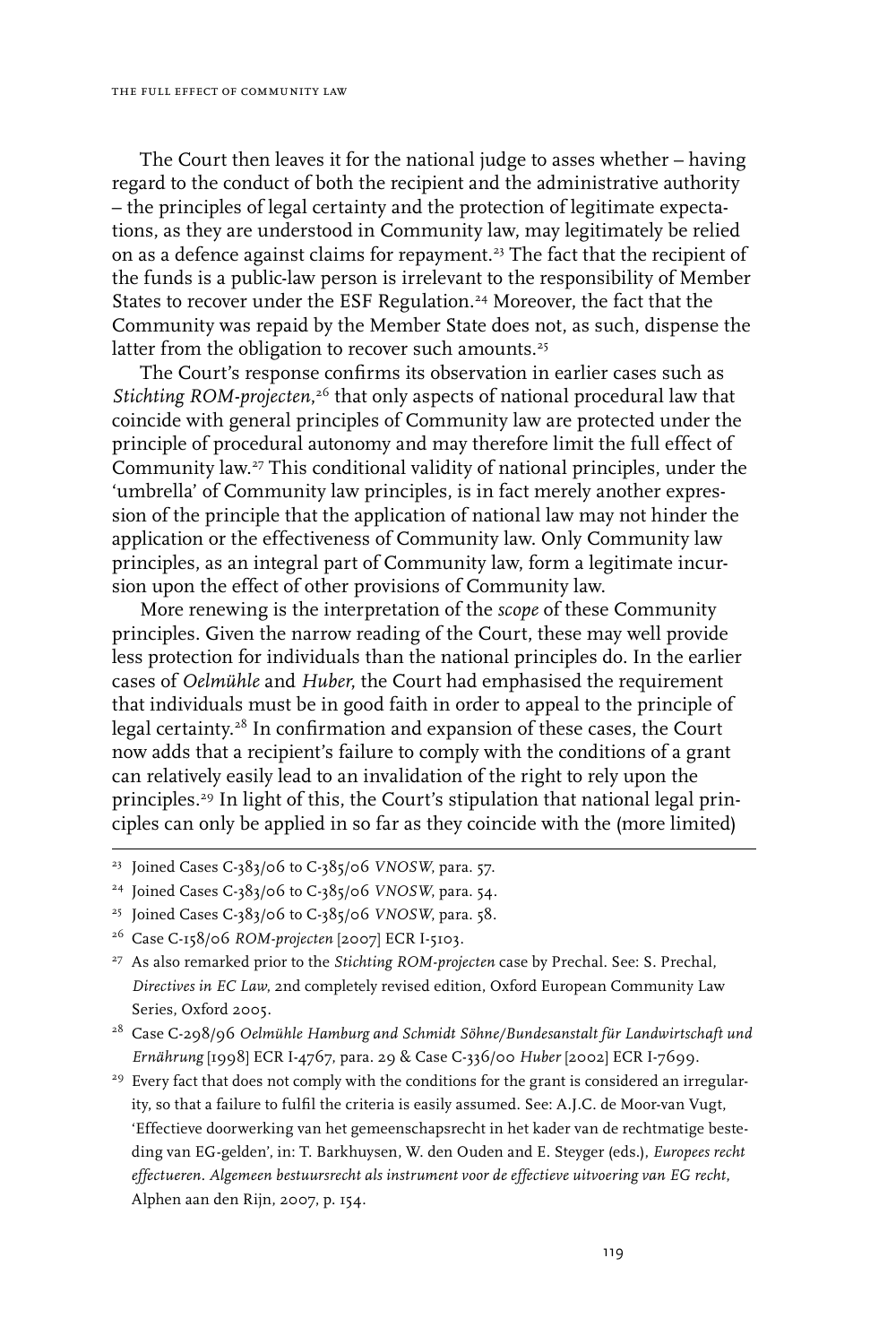Community legal principles seems questionable. Surely the effect of national principles protecting the individual against government action can only be removed, if there is a sufficient safeguard at Community level?

The Court's judgment leaves room for interpretation in this matter. On the one hand, it could be inferred, from the fact that the application of national legal principles is limited to situations where this would not limit the full effect of Community law, that the Court considers the level of protection of individuals under the Community legal principles to be sufficient. However, the wording of the Court suggests that it was not the creation of a minimal level of protection or individuals that was central to its partial limitation of national legal principles, but that it was rather the result of an appraisal of the interests of individuals against the rule that Community law should have full effect within the Member States.

At any rate, the motivation of the Court does not alter the fact that, based on this judgment, *all* national limits to Community law, including legal principles, are prohibited, at least with respect to the specific duty to recover laid down in Article 23 of the ESF Regulation.

#### **5 The Effects of the Judgment**

The questions put to the Court in the ESF case were considered of great importance in the Netherlands. Not only was there a need for more clarity on the scope of the duty to ensure full effect and the validity of national legal principles, but there was much concern about the possible outcome of the case. A broad interpretation of the full effect of Community law could have fundamental consequences for the Dutch legal system.

As it is, the judgment has partly confirmed these initial concerns. The obligation to recover unduly paid funds without a basis in national law, even if it does not directly create a competence for an administrative authority, is in clear violation of national law and principles and therefore forms a serious infringement of several constitutional principles in The Netherlands. The significance of this infraction becomes more evident after an explanation of the central role that the principle of legality plays within the Dutch legal order.

Like most Member States, The Netherlands is a constitutional state based on the rule of law. Government action is controlled by important constitutional principles such as legality, the recognition of fundamental rights and the balance of powers. Probably the most fundamental of Dutch constitutional tenets is that government action must be bound by the law.<sup>30</sup> This is referred to as the principle of legality.

<sup>30</sup> A.J.C. de Moor-Van Vugt and B.W.N. de Waard, *Administrative law*; in: J.M.J. Chorus, P.H.M. Gerver and E.H. Hondius (eds.), *Introduction to Dutch Law*, 4th rev. ed., Alphen aan de Rijn, 2005, p. 343.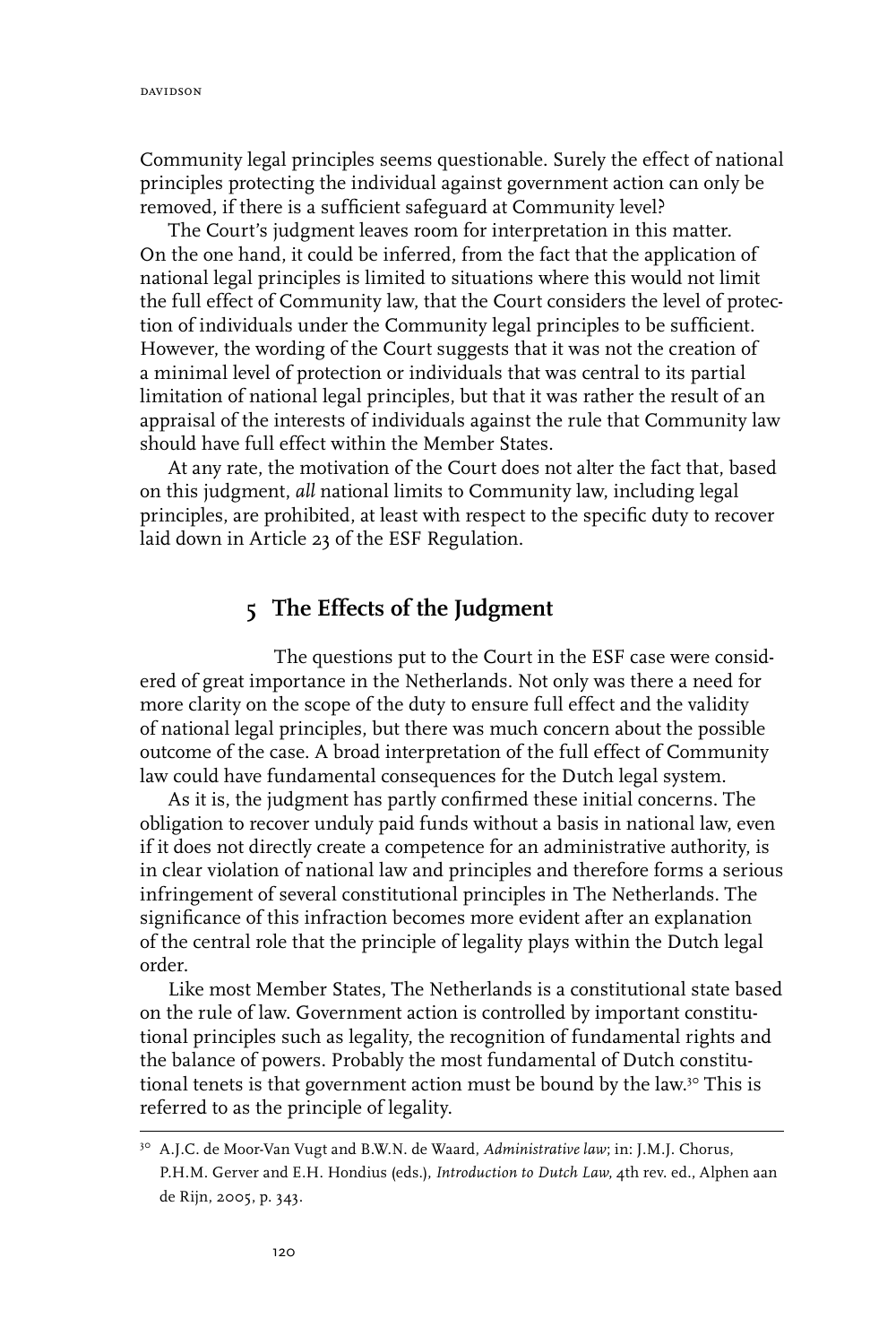The principle of legality ensures the (democratic) legitimacy of state action and plays a central role in the attribution and delegation of competences to Dutch administrative authorities. The delegation of power must be explicit and specific, $3<sup>T</sup>$  state authorities may only act according to the law and by virtue of the law.<sup>32</sup> This strict system of attribution and delegation concerns not only rule-making competences, but other public law acts of administrative authorities as well. The grant of subsidies, for example, requires an explicit legal basis.33

The type of law that can provide such a legal basis depends on the competence in question. Where state action imposes obligations upon citizens, limits citizens' rights or interferes otherwise with citizens' freedoms, there must be a clear basis for this in primary legislation.34 The recovery of unduly paid funds clearly falls within this category. Whether Community law can function as the legal basis that Dutch law requires for the attribution of competence, is cause for much debate. Whereas some support the acceptance of a broad – Community – concept of legality, others doubt or refute the possibility of Community law forming a valid legal basis for state action.35

There are four main reservations put forward against a broad principle of legality. Firstly, the guarantee of democratic legitimacy and constitutional quality of actions towards citizens that is provided by primary national law is lacking in provisions of Community origin.<sup>36</sup> Secondly, the recognition of a Community Regulation as sufficient legal basis for the attribution and recovery of subsidies for all authorities in a Member State would be in conflict with the principle of institutional autonomy, as it deprives Member States of their freedom to incorporate Community law into their legal systems in the way they want.37 Thirdly, the weaker status of the Community principle

- <sup>35</sup> Among others, Voermans is a supporter of a broader principle of legality, Jans e.a. belong to the second category.
- 36 J.H. Jans, R. de Lange, S. Prechal, R.J.G.M. Widdershoven, *Inleiding tot het Europees bestuursrecht*, 2nd edition, Ars Aequi Libri 2002.
- 37 For example I.C. van der Vlies & R.J.G.M. Widdershoven, *De betekenis van de Nederlandse Grondwet binnen de Europese rechtsorde*, preadviezen voor de Vereniging voor de vergelij-

<sup>31</sup> Ever since *Hoge Raad* 13 January 1879, W 4330 (*Meerenburg*).

<sup>&</sup>lt;sup>32</sup> D.E. Comijs, *Europese structuurfondsen: uitvoering en handhaving in Nederland*, 1st edition, Deventer: Kluwer 1998, p. 106, with referece to H.D. van Wijk, W. Konijnebelt, R.M. van Male, *Hoofstukken van administratief recht*, 10th edition, Utrecht, 1997, p. 70.

<sup>33</sup> Article 4:23(1) GALA.

<sup>34</sup> The term 'primary legislation' refers to laws passed by Parliament. See: L.F.M. Besselink, H.R.B.M. Kummeling, R. de Lange, P. Mendelts, S. Prechal, *De Nederlandse grondwet en de Europese Unie*, 1st edition, Groningen 2002, p. 100, 121-122, Raad voor het openbaar bestuur, *Wijken of herrijken: nationaal bestuur en recht onder Europese invloed*, 1st edition, Den Haag 1998, p. 23 and D.E. Comijs, *Europese structuurfondsen: uitvoering en handhaving in Nederland*, 1st edition, Deventer: Kluwer 1998, p. 106, with referece to H.D. van Wijk, W. Konijnebelt, R.M. van Male, *Hoofstukken van administratief recht*, 10th edition, Utrecht, 1997, p. 70.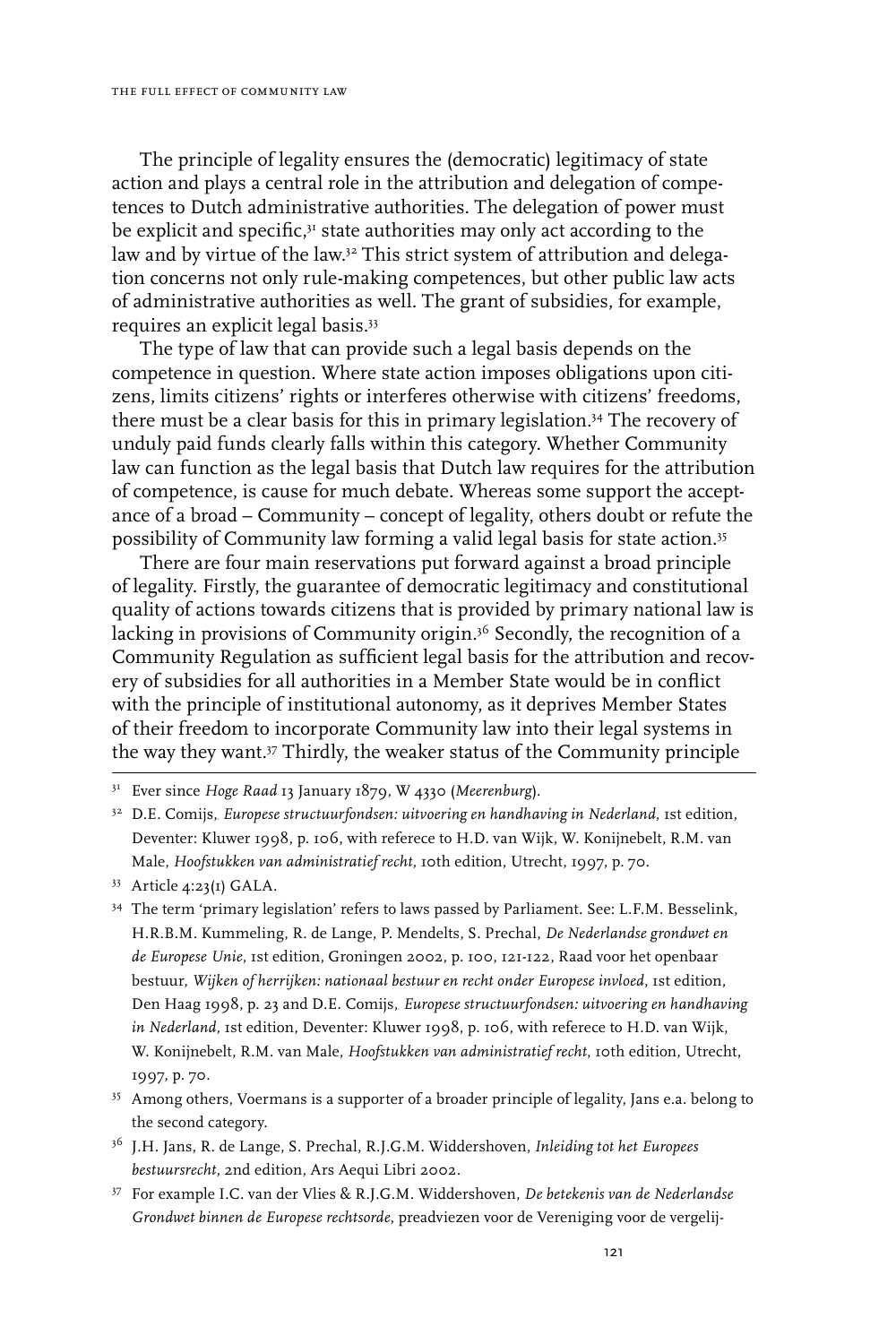of legality must be compensated by a stronger enforcement of the principle of legality at national level. Absence of such protection would lead to the hollowing out of the principle of legality.<sup>38</sup>

A fourth argument put forward against the direct attribution of competence by Community law is the fact that Community law most often does not specify the exact national authority upon which the power is bestowed. Member States are expected to appoint the competent authority and bestow the necessary competence upon this authority in order for it to fulfil its Community task. Based on this characteristic of Community law, several authors have developed a theory of double attribution of power.<sup>39</sup> This accepts that Community law can create substantive competences for Member States to exercise, but stipulates that the formal attribution of such a competence to a specific national authority is governed by national law. Competences are thereby substantively based on Community law, but institutionally based on national law.40 In the absence of the necessary institutional embedding, attribution of competence is considered not to have taken place.

This strict interpretation of the principle of legality is, however, not the only view taken in Dutch literature. According to some, the concept that a Community Regulation could form a sufficient legal basis for government intervention, as required by the Dutch principle of legality, is not as silly a thought as some suggest. Community measures can, even at present, form a direct source of exercise of power for national authorities.41 Proof for

kende studie van het recht van België en Nederland, Deventer 1998, p. 31.

38 I.C. van der Vlies & R.J.G.M. Widdershoven, *De betekenis van de Nederlandse Grondwet binnen de Europese rechtsorde*, preadviezen voor de Vereniging voor de vergelijkende studie van het recht van België en Nederland, Deventer 1998, p. 30-31 and W.J.M. Voermans, *Toedeling van bevoegdheid*, inaugural lecture Universiteit Leiden, Den Haag 2004.

39 The original Dutch term is "dubbele bevoegdheidsgrondslag". See for example: J. H. Jans, R. de Lange, S. Prechal, R.J.G.M. Widdershoven, *Europeanisation of Public Law*, 1st edition, Groningen: Europa Law Publishing 2007, p. 23-29; A.J.C. de Moor-van Vugt, 'Effectieve doorwerking van het gemeenschapsrecht in het kader van de rechtmatige besteding van EG-gelden', in: T. Barkhuysen, W. den Ouden and E. Steyger (eds.), *Europees recht effectueren. Algemeen bestuursrecht als instrument voor de effectieve uitvoering van EG recht*, Alhen aan den Rijn, 2007, p. 156; and J.R. van Angeren and W. den Ouden, *Subsidierecht en staatssteun* (VAR geschriften 134), Den Haag, 2005, p. 160 and following.

<sup>40</sup> Prechal confirms this view with respect to the Community competences of national courts. See: S. Prechal, 'National Courts in EU Judicial Structures', *Yearbook of European Law* 2006, nr. 25, p. 429-450, p. 442-443.

<sup>41</sup> See for example: W.J.M. Voermans, *Toedeling van bevoegdheid*, inaugural lecture Universiteit Leiden, Den Haag 2004, p. 33; D.E. Comijs, *Europese structuurfondsen: uitvoering en handhaving in Nederland*, 1st edition, Deventer: Kluwer 1998, p. 111-114; E. Steyger, 'Wringend recht. Doorwerking van het gemeenschapsrecht bezien vanuit het perspectief van de nationale overheid', in: E. Steyger e.a., *Europees recht en het Nederlandse bestuursrecht*,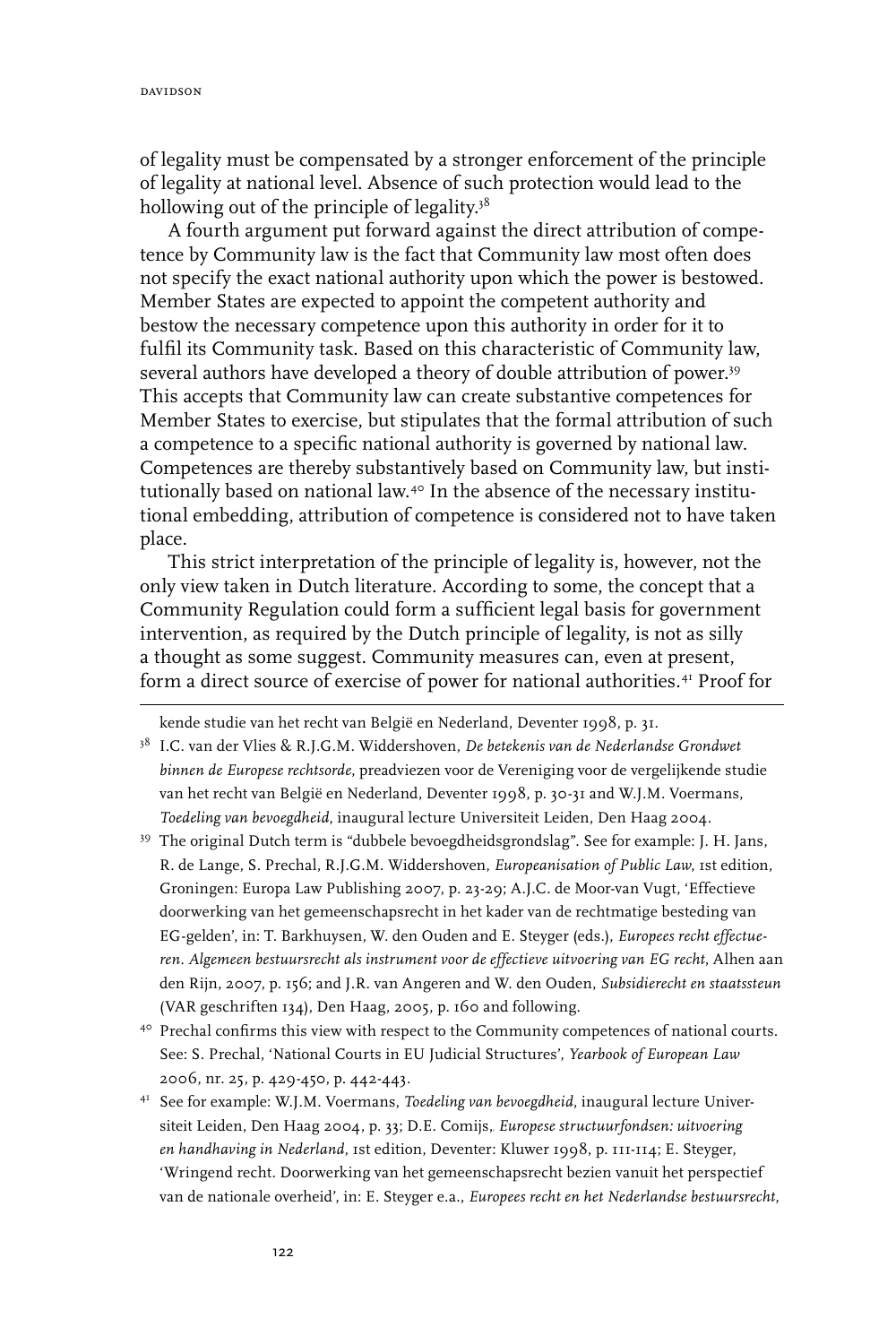this statement is found, among others, in the fact that in Dutch practice, a national authority is not always explicitly appointed as responsible for the application of each separate Regulation.42

Under this broader interpretation of the principle of legality, Community Regulations can be considered as legal provisions in the national sense. They can therefore, for instance, be considered as an adequate and, by Article 4:23 GALA, required, legal basis for the grant of Community subsidies. According to some, even Regulations that establish charges do not require a further national legal basis.43 The desired democratic legitimacy for such actions that affect citizens is considered to be sufficiently provided at Community level.

Despite this support for a broader principle of legality, however, the existence of the 'Dutch debate' shows that in general, the possibility of direct attribution of competences to national authorities by Community law is not widely accepted.44 In the present case, the Council of State has made clear that national law does not allow for the recovery of the sums unduly paid. The criteria of the relevant provision of the GALA have not been fulfilled and the national principles of legal certainty and the protection of legitimate expectations resist recovery. The Ministry of SZW can therefore not fulfil its duty to recover under Article 23 of the ESF Regulation without exceeding its national competences. On the basis of the *ESF* judgment, however, the Member State and its authorities are obliged to recover despite such national incompetence.

Assuming a strict principle of legality, this conclusion is problematic in two ways. Firstly, there is a total absence of any kind of national attribution or appointment. The competence of SZW to recover, following the judgment, would be (implicitly) fully based on Article 23 of the ESF Regulation. This Regulation does not specify the precise authorities responsible for recovery in each Member State. The attribution is therefore, secondly, not sufficiently explicit and specific, which is required under the Dutch principle of legality. Finally, the recovery of sums unduly paid imposes significant obligations upon citizens. The Dutch principle of legality requires such measures to be (democratically) legitimated in the form of primary national law, i.e. approved by the national Parliament. In view of these consequences, it is understandable that advocates of the strict principle of legality have many

preadvies VAR, VAR-reeks 116, Alphen aan den Rijn 1996, p. 23, 28; and A.J. Bok, *Subsidies*, Deventer: Kluwer 2002, p. 42.

44 J. H. Jans, R. de Lange, S. Prechal, R.J.G.M. Widdershoven, *Inleiding tot het Europees bestuursrecht*, 2nd edition, Ars Aequi Libri 2002, p. 50.

<sup>42</sup> W.J.M. Voermans, *Toedeling van bevoegdheid*, inaugural lecture Universiteit Leiden, Den Haag 2004, p. 32-33.

<sup>43</sup> E. Steyger, 'Wringend recht. Doorwerking van het gemeenschapsrecht bezien vanuit het perspectief van de nationale overheid', in: E. Steyger e.a., *Europees recht en het Nederlandse bestuursrecht*, preadvies VAR, VAR-reeks 116, Alphen aan den Rijn 1996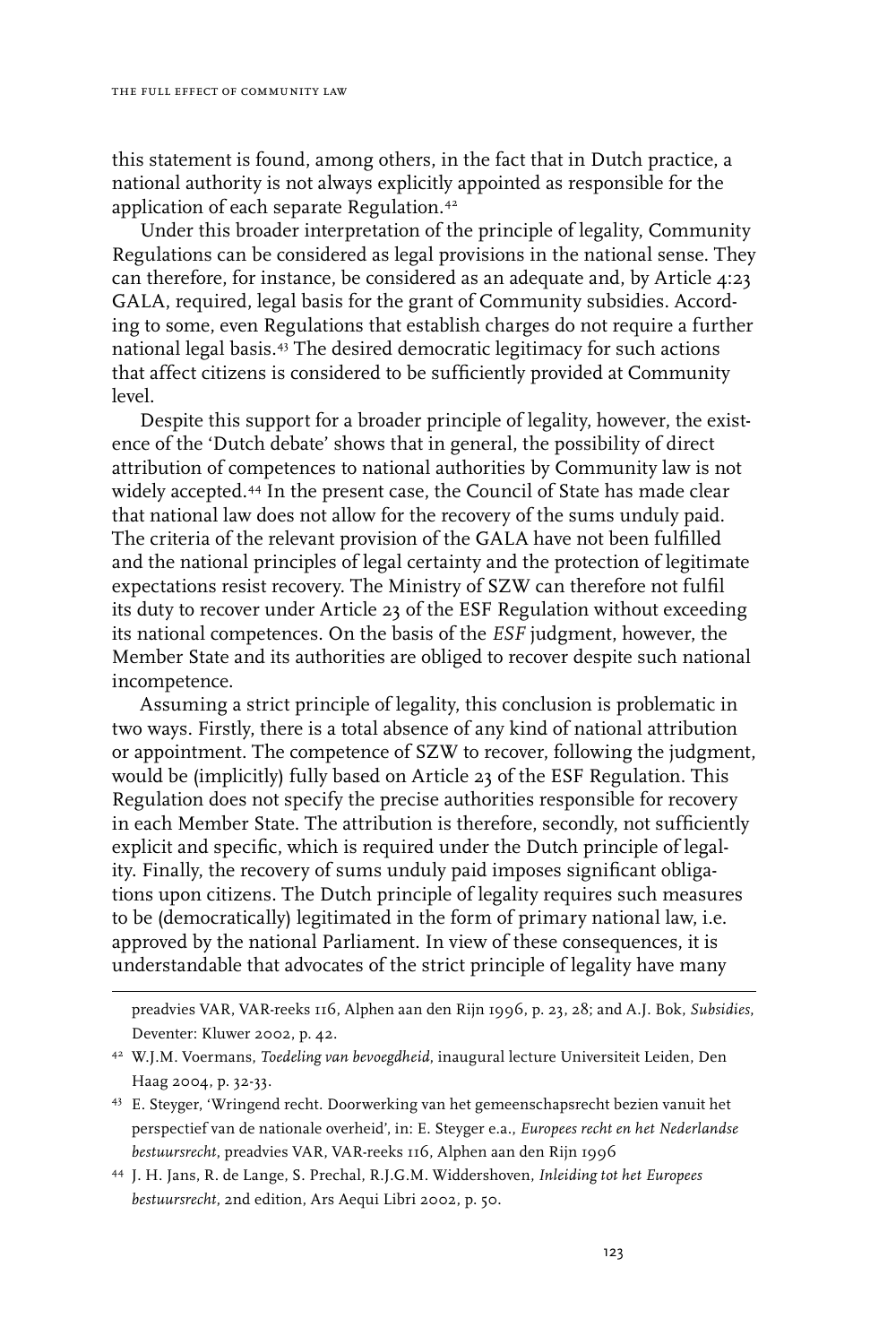hesitations towards accepting the Court's assertion that SZW must recover the sums unduly granted, even without national competence to do so.

The problematic nature of the judgment is supported by Dutch jurisprudence dating from before the *ESF* referral. In an earlier case concerning the recovery of interest in State Aid, the Council of State had denounced the possibility that such a competence could be derived from Community law in any form (Regulation, Decision or Treaty). This conclusion was believed to be so evident that it had not considered it necessary to refer questions to the ECJ.45 In the build up to the ESF judgment there was therefore some hesitation towards the possibility of a positive answer to the questions put to the Court. In fact, it was considered remarkable that the Council of State had not deemed the direct derivation of competence *a priori* out of the question.46

The Dutch Supreme Court too has seen itself fit to conclude, without reference to the ECJ, that the duty to ensure full effect of Community law exists only *within* the scope of competences and jurisdiction as defined under national law.47 The fact that the Netherlands' highest courts have considered the direct attribution of competence to national authorities as 'evidently impossible', to such an extent that referral of this question to the Court was not considered necessary, shows to what extent it would infringe the Dutch constitutional principle of legality.

The supporters of a broader principle of legality may see in the *ESF* judgment a confirmation of their belief that Community Regulations are indeed sufficient legal basis for administrative authorities to act. However, from a national constitutional standpoint it should be considered quite problematic that national authorities are according to the *ESF* judgment, obliged to set aside (constitutional) provisions of law that attribute their competences.48

These consequences of the *ESF* ruling are not limited to the Netherlands. Other Member States too, will have to accept the incursion upon their national constitutional systems. The problematic nature of the absolute supremacy of Community law in the light of the principle of legality is after all, although perhaps most urgent and obvious in the Netherlands, not a purely Dutch phenomenon. In fact, the constitutional systems of all EU Member States are based, at least to a certain extent, on the rule of law and

<sup>45</sup> ABRvS 11 January 2006, AB 2006, 208, with case note W. den Ouden.

<sup>46</sup> M.J. Jacobs and W. den Ouden, case annotion to the *ESF* referral judgments, in: LJN AY7176.

<sup>47</sup> Dutch Supreme Court (*Hoge Raad*) HR 21 March 2003, Eerste Kamer, Nr. C01/327HR. LJNnummer: AE8462 (*Waterpakt*).

<sup>&</sup>lt;sup>48</sup> See also: M. Bobek, 'Thou Shalt Have Two Masters; The Application of European Law by Administrative Authorities in the New Member States'; in: *Review of European Administrative Law*; vol. 1, nr. 1, 2008, p. 62-63; with reference to see, e. g. S. Prechal, *Directives in EC Law,* 2nd Ed. (Oxford, 2005), pp. 65-72.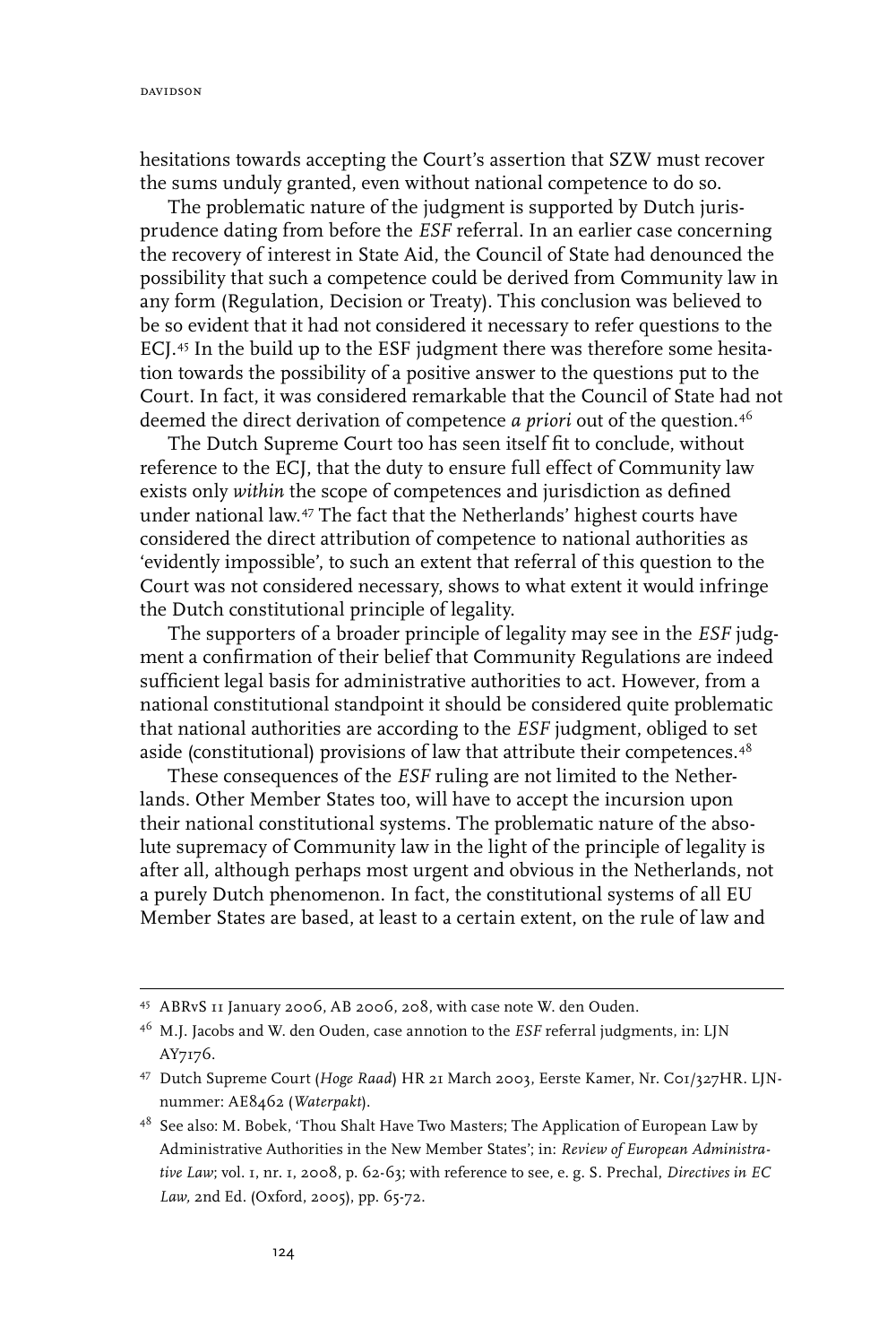the principle of legality.49 Here, again, it may be remarked how peculiar it is that the Court chose to deal with such a constitutionally important case in a chamber of merely five judges and without a conclusion of an Advocate General.

#### **6** Conclusion

The *ESF* case opens another chapter in the ongoing saga on the scope of the doctrine of the full effect of Community law. Previous case law has taught us that this duty, enshrined Article 10 EC Treaty, can have far reaching consequences.<sup>50</sup> Whether, and to what extent the full effect of Community law finds its limits in provisions of national procedural or institutional law, however, remains a subject of debate. It is doubtful that the ESF has clarified much in this respect.

As remarked above, the Court has formulated its answers to the preliminary questions in a rather case-specific manner, consistently referring to the particular duty to recover laid down in Article 23 of the ESF regulation. Only in respect to the admissibility of national legal principles does it come to a more general conclusion, providing more clarity on the validity of national legal principles and the scope of the Community principles of legal certainty and the protection of legitimate expectations.

As stated, the level of protection provided by these principles, as set out by the Court in *ESF*, is very limited. This is peculiar, given that the recovery of sums unduly paid imposes far going obligations upon individuals. While they can normally trust in having a certain level of protection under national law, this protection is absent – or at least lessened – when the recovery is based on Community law. By seemingly replacing the protection of individu-

49 These principles are especially strongly framed in all post-dictatorial legal systems, such as Germany or the post-Communist new Member States. See: M. Bobek, 'Thou Shalt Have Two Masters; The Application of European Law by Administrative Authorities in the New Member States'; in: *Review of European Administrative Law*; vol. 1, nr. 1, 2008, p. 62; with reference to: (for Germany) the standard commentaries on Art. 20 (3) of the Basic Law – K. Stern, *Das Staatsrecht der Bundesrepublik Deutschland. Band I: Grundbegriffe und Grundlagen des Staatsrecht, Strukturprinzipien der Verfassung (*München, 1977), p. 635; B. Schmidt-Bleibtreu, F. Klein, (eds.) *Kommentar zum Grundgesetz.* 10th Ed. (Neuwied/Berlin, 2004), p. 692 *et seq.* or E. Denninger, H. Ridder, H. Simon, E. Stein (eds.), *Kommentar zum Grundgesetz für die Bundesrepublik Deutschland.* Band 1. Art. 1 – 20. (Neuwied/Berlin, 1984), p. 1375; and (for the Czech Republic): the Czech Constitution, cf. Articles 2 (2) and 4 (4) of the Charter of Fundamental Rights and Basic Freedoms. From the standard commentaries, cf. e.g K. Klíma (ed.), Komentář k Ústavě a Listině [Commentary on the Constitution and the Charter] (Plzeň, 2005).

<sup>50</sup> It requires national law to be interpreted in accordance, and disapplied when in conflict with Community law. If necessary, it also requires the direct application of Community law.